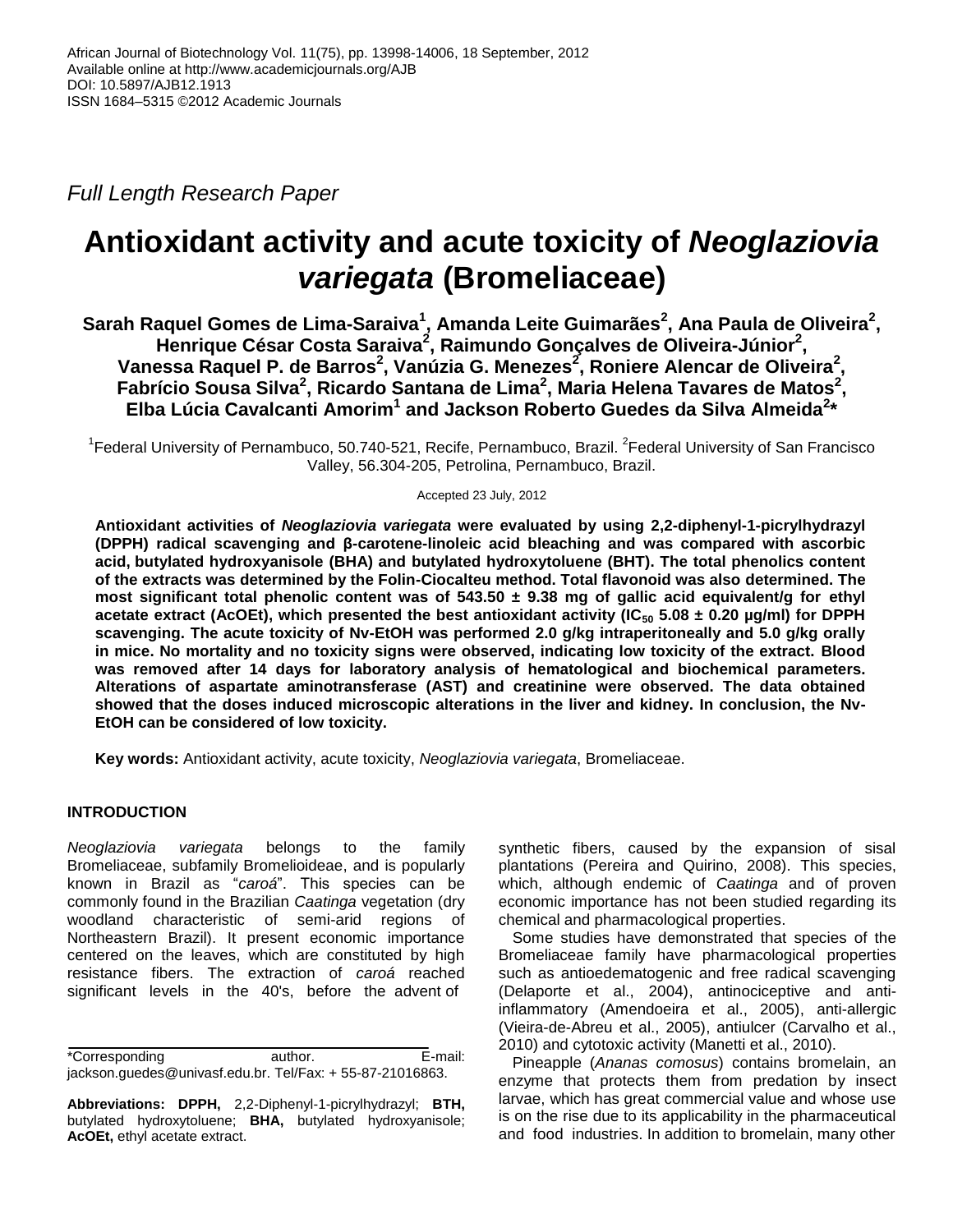enzymes have been isolated and identified from different bromeliads, which also have great potential to be employed in these same industries (Manetti et al., 2009).

Despite the large number of species of this family, few have been studied chemically so far. However, there is a considerable amount of identified compounds, which belong mainly to the classes of cycloartane triterpenoids, steroids (Vieira and Kaplan, 2011), anthocyanins, esters of arylpropanoid acid derivatives (Rocha et al., 2010) and flavonoids (Manetti et al., 2009).

Flavonoids are antioxidants and help to prevent diseases associated with oxidative stress, which is caused by an imbalance between reactive oxygen species (ROS) and the anti-oxidative defense systems (Daud et al., 2010). Oxidative stress is considered to be a major etiological or pathogenic agent of cardiovascular and neurodegenerative diseases, cancers, Alzheimer's, diabetes and aging. Because they inhibit or delay the oxidative process by blocking both the initiation and propagation of oxidizing chain reactions, antioxidants for the treatment of cellular degenerations are beginning to be considered (Jang et al., 2010).

Antioxidants stabilize or deactivate free radicals, often before they attack targets in biological cells. Although almost all organisms possess antioxidant defense and repair systems to protect against oxidative damage, they cannot prevent the damage entirely.

Nowadays, the interest in naturally occurring antioxidants has considerably increased for use in food, cosmetic and pharmaceutical products, replacing synthetic antioxidants which are often restricted due to carcinogenic effects (Wannes et al., 2010). On the other hand, it is necessary to carry out toxicological studies to evaluate safety parameters which are not observed by the popular use of the plants. Toxicological studies help to decide whether a new drug should be adopted for clinical use or not. The toxicological analysis of plant extracts is of fundamental importance, since it characterizes the deleterious effects of toxic compounds produced from its administration.

There is no previous report on the analysis of the antioxidant activity and acute toxicity of *N. variegata*. In our continuing search of the medicinal plants from Brazilian Caatinga for combine biodiversity conservation with drug discovery, the aim of this study was to evaluate the antioxidant activity and possible toxic effects of ethanolic extract of *N. variegata* in mice.

# **MATERIALS AND METHODS**

The leaves of *N. variegata* (Arruda) Mez were collected in the city of Petrolina (Coordinates: S 08°59'16"; W 40°35'20"), State of Pernambuco, Brazil, in January of 2011. The samples were identified by André Paviotti Fontana, a botanist from Centro de Recuperação de Áreas Degradadas da Caatinga (CRAD). A voucher specimen was deposited at the Herbarium of San Francisco Valley (HVASF), of the Federal University of San Francisco Valley, with the code 6441.

## **Preparation of extracts**

The leaves of *N. variegata* dried and pulverized (581 g) were subjected to maceration with 95% EtOH for 72 h. The solution was filtered and concentrated in a rotatory evaporator oven at 50°C, producing 30 g of crude ethanol extract (Nv-EtOH). For the evaluation of antioxidant activity, the ethanolic extract was suspended in MeOH: $H<sub>2</sub>O$  (3:7) and partitioned with hexane, chloroform (CHCl<sub>3</sub>) and ethyl acetate (AcOEt) in crescent order of polarity to obtain the respective extracts.

## **Total phenolic content**

Total phenolic contents were assayed using the Folin-Ciocalteu reagent, it is based on the method reported by Slinkard and Singleton (1977), only the volumes have been adjusted (Almeida et al., 2011). An aliquot (40 μl) of a suitable diluted extracts was added to 3.16 ml of distilled water and 200 μl of the Folin-Ciocalteu reagent, and mix well. The mixture was shaken and allowed to stand for 6 min, before adding 600 μl of sodium carbonate solution, and shake to mix. The solutions were left at 20°C for 2 h and the absorbance of each solution was determined at 765 nm against the blank and plot absorbance vs. concentration. Total phenolic contents of the extracts (three replicates per treatment) were expressed as mg gallic acid equivalents per gram (mg GAE/g) through the calibration curve with gallic acid. The calibration curve range was 50 to 1000 mg/l  $(R^2 = 0.9938)$ . All samples were performed in triplicates.

## **Total flavonoid content**

Total flavonoid content was measured by the aluminum chloride colorimetric assay (Zhishen et al., 1999). An aliquot (300 µl) of Nv-EtOH, ethyl acetate extract or standard of catechin was added to flask containing 1.5 ml of distilled water. To the flask was added 90  $\mu$ l NaNO<sub>2</sub> (5%). After 6 min, 180  $\mu$ l AlCl<sub>3</sub> (10%) was added. After 5 min, 600 µl 1M NaOH was added and the total volume was made up with 330 µl of distilled water. The solution was mixed well and the absorbance was measured against prepared reagent blank at 510 nm. Total flavonoid contents were expressed as mg catechin equivalents per gram (mg CE/g) through the calibration curve with catechin. The calibration curve range was 50-1000 mg/L ( $R^2$  = 0.9784). All samples were performed in triplicates.

# **Antioxidant activity**

## *2,2-Diphenyl-1-picrylhydrazyl (***DPPH***) free radical scavenging assay*

The free radical scavenging activity was measured using the 2,2 diphenyl-1- picrylhydrazil (DPPH) assay (Mensor et al., 2001; Falcão et al., 2006). Sample stock solutions (1.0 mg/ml) of the extracts were diluted to final concentrations of 243, 81, 27, 9, 3 and 1 µg/ml, in ethanol. One millliter (1 ml) of a 50 µg/ml DPPH ethanol solution was added to 2.5 ml of sample solutions of different concentrations, and allowed to react at room temperature. After 30 min the absorbance values were measured at 518 nm and converted into the percentage of antioxidant activity (AA) using the following formula: AA% = [(absorbance of the control – absorbance of the sample)/ absorbance of the control]  $\times$  100. Ethanol (1.0 ml) plus plant extracts solutions (2.5 ml) were used as a blank. DPPH solution (1.0 ml) plus ethanol (2.5 ml) was used as a negative control. The positive controls (ascorbic acid, BHA and BHT) were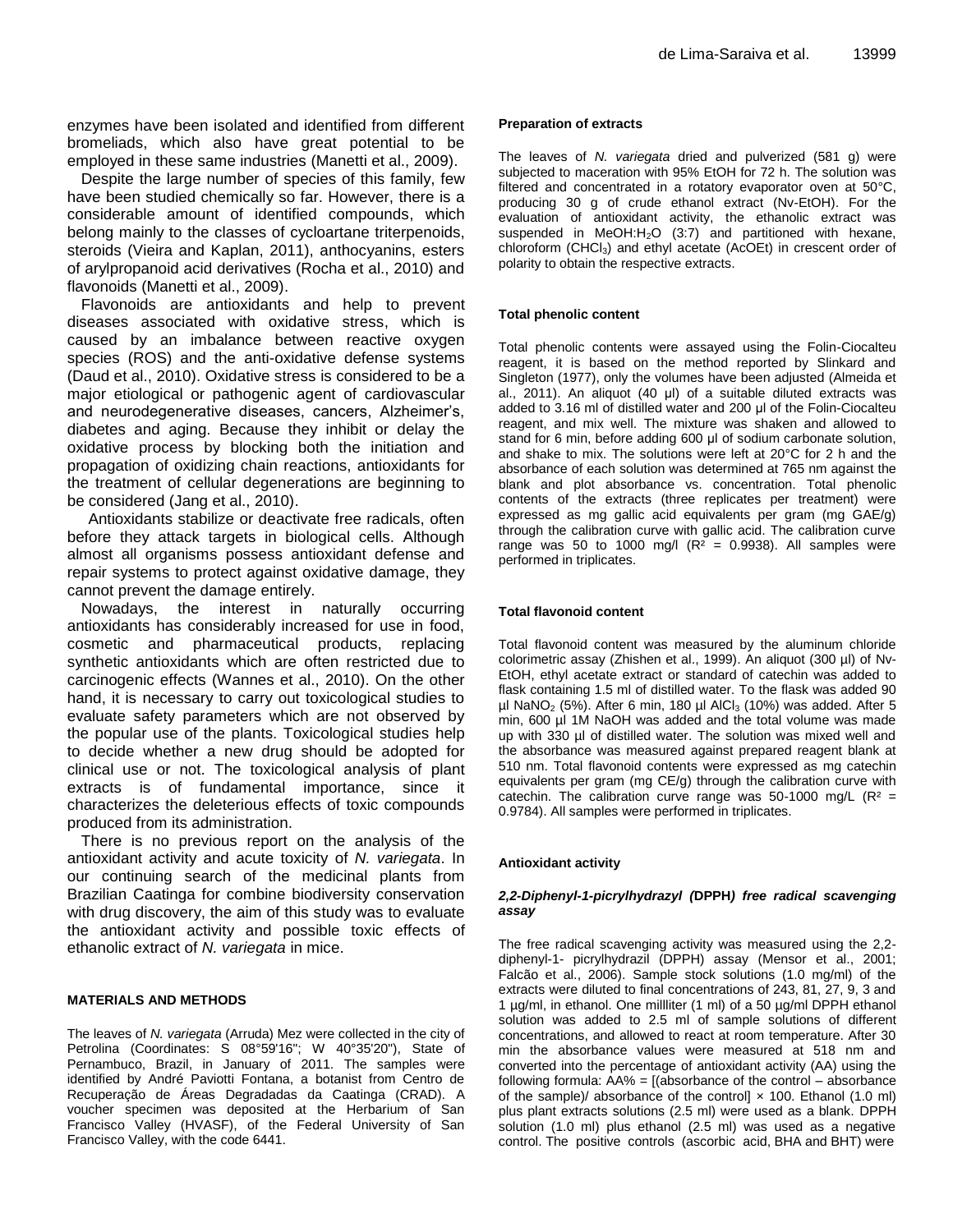those using the standard solutions. Assays were carried out in triplicate.

#### **β-Carotene bleaching test**

The β-carotene bleaching method is based on the loss of the yellow color of β-carotene due to its reaction with radicals formed by linoleic acid oxidation in an emulsion (Wannes et al., 2010). The rate of β-carotene bleaching can be slowed down in the presence of antioxidants. β-Carotene (2 mg) was dissolved in 10 ml chloroform and to 2 ml of this solution, linoleic acid (40 mg) and Tween 40 (400 mg) were added. Chloroform was evaporated under vacuum at 40°C and 100 ml of distilled water was added, then the emulsion was vigorously shaken during two minutes. Reference compounds (ascorbic acid, BHA and BHT) and sample extracts were prepared in ethanol. The emulsion (3.0 ml) was added to a tube containing 0.12 ml of solutions 1 mg/ml of reference compounds and sample extracts. The absorbance was immediately measured at 470 nm and the test emulsion was incubated in a water bath at 50°C for 120 min, when the absorbance was measured again. Ascorbic acid, BHA and BHT were used as positive control. In the negative control, the extracts were substituted with an equal volume of ethanol. The antioxidant activity (%) was evaluated in terms of the bleaching of the β-carotene using the following formula: % Antioxidant activity =  $[1 - (A_0 - A_t) / (A_0^0 - A_t^0)]$  x 100; where  $A_0$  is the initial absorbance and  $A_t$  is the final absorbance measured for the test sample,  $A_0{}^0$  is the initial absorbance and  $A_t^0$  is the final absorbance measured for the negative control (blank). The results are expressed as percentage of antioxidant activity (% AA). Tests were carried out in triplicate.

#### **Animals**

Male and female adult albino Swiss mice (30 to 40 g and aged 8 to 10 weeks), were used throughout this study. The animals were randomly housed in appropriate cages at  $22 \pm 2^{\circ}$ C on a 12 h light/ dark cycle (lights on at 6:00 a.m.) with free access to food and water. When necessary, animals were deprived of food 12 h prior to the experiments. Experimental protocols and procedures were approved by the Federal University of San Francisco Valley Animal Care and Use Committee by number 21051023.

### **Acute toxicity**

In the inquiry of the acute toxicity, animals were randomly divided in groups of five male and five female Swiss mice  $(n = 10)$ . Animals were administered intraperitoneally 2.0 and 5.0 g/kg orally of the crude ethanol extract of *N. variegata*. Control group received vehicle. Subsequently, the animals were observed for 14 days to evaluate the presence of signs of toxicity. Mortality in each group within 72 h was recorded and  $LD_{50}$  was estimated by the method described by Litchfield and Wilcoxon (1949). In addition, parameters of body weight variation, consumption of food and water were assessed daily throughout the study.

## **Behavioral screening**

The behavioral screening of the mice was performed following parameters described by Almeida et al. (1999). The animals were observed at 0.5, 1, 2, 3 and 4 h after administration of Nv-EtOH. Specific behaviors (piloerection, palpebral ptosis, abdominal contortions, locomotion, hypothermia, muscular tonus, trembling,

forepaws paralysis, sedation, ambulation reduction, response to touch, analgesia and defecation) were observed and graded.

#### **Hematological and biochemical parameters analysis of blood**

For the evaluation of blood hematological and biochemical parameters, it utilized the methodology described by Vasconcelos et al. (2007) and Araújo et al. (2008) with modifications. Blood was removed after 14 days through brachial plexus for laboratory analysis of hematological parameters: Count of erythrocytes  $(10^6/\text{mm}^3)$ , hemoglobin  $(g/dL)$ , hematocrit  $(%)$ , the mean corpuscular volume (MCV,  $\mu^3$ ), the mean corpuscular hemoglobin (MCH, μg), the mean corpuscular hemoglobin concentration (MCHC, %), leukocytes (10<sup>3</sup>/mm<sup>3</sup>), lymphocytes (%), monocytes  $(%)$  and platelets  $(10^3/\text{mm}^3)$ . The biochemical parameters analyzed in serum samples were glucose (mg/dL), cholesterol (mg/dL), triglycerides (mg/dL), AST/TGO (U/L), ALT/TGP (U/L), urea (mg/dL) and creatinine (mg/dL). For the determination of hematological parameters was used hematology analyser Sysmex XT-2000, for the biochemical parameters was used an automatic analyser Wiener BT 3000 Plus.

#### **Histopathological analysis**

Sections of tissues such as kidney and liver were obtained for histopathological studies. The organs were fixed in 10% buffered formaldehyde for 18 h. After fixation, the organ was immersed in 70% alcohol and transported to the Laboratory of Cell Biology, Cytology and Histology, Campus of Agricultural Sciences of UNIVASF. It was then dehydrated in increasing series of ethanol subsequently clarified in xylene, and even embedded in paraffin. From each paraffin block containing the tissue samples, sections of 7 µm were cut in microtome and mounted on glass slides, which were stained with hematoxylin and eosin for further evaluation of tissues morphology in light microscope (400 x).

#### **Statistical analysis**

The data obtained were analyzed using the GraphPad Prism® version 4.0 and expressed as mean  $\pm$  S.E.M or mean  $\pm$  S.D. as appropriate. Statistically significant differences between groups were calculated by the application of Student's *t*-test. Values were considered significantly different at *p* < 0.05.

# **RESULTS AND DISCUSSION**

# **Total phenolic, total flavonoid contents and antioxidant activity**

Table 1 summarizes the results from the quantitative determination of phenolic (TP) and flavonoids (TF) as well as the effect of extracts from *N. variegata*, ascorbic acid, BHA and BHT on the DPPH free radical scavenging and β-carotene-linoleic acid bleaching test. The extracts were evaluated by comparing with ascorbic acid, BHA and BHT, which are well-known commercial antioxidants. The total phenolic contents of the extracts were determined by Folin-Ciocalteu method as gallic acid equivalents in milligrams per gram (mg GAE/g) while total flavonoid contents were calculated as catechin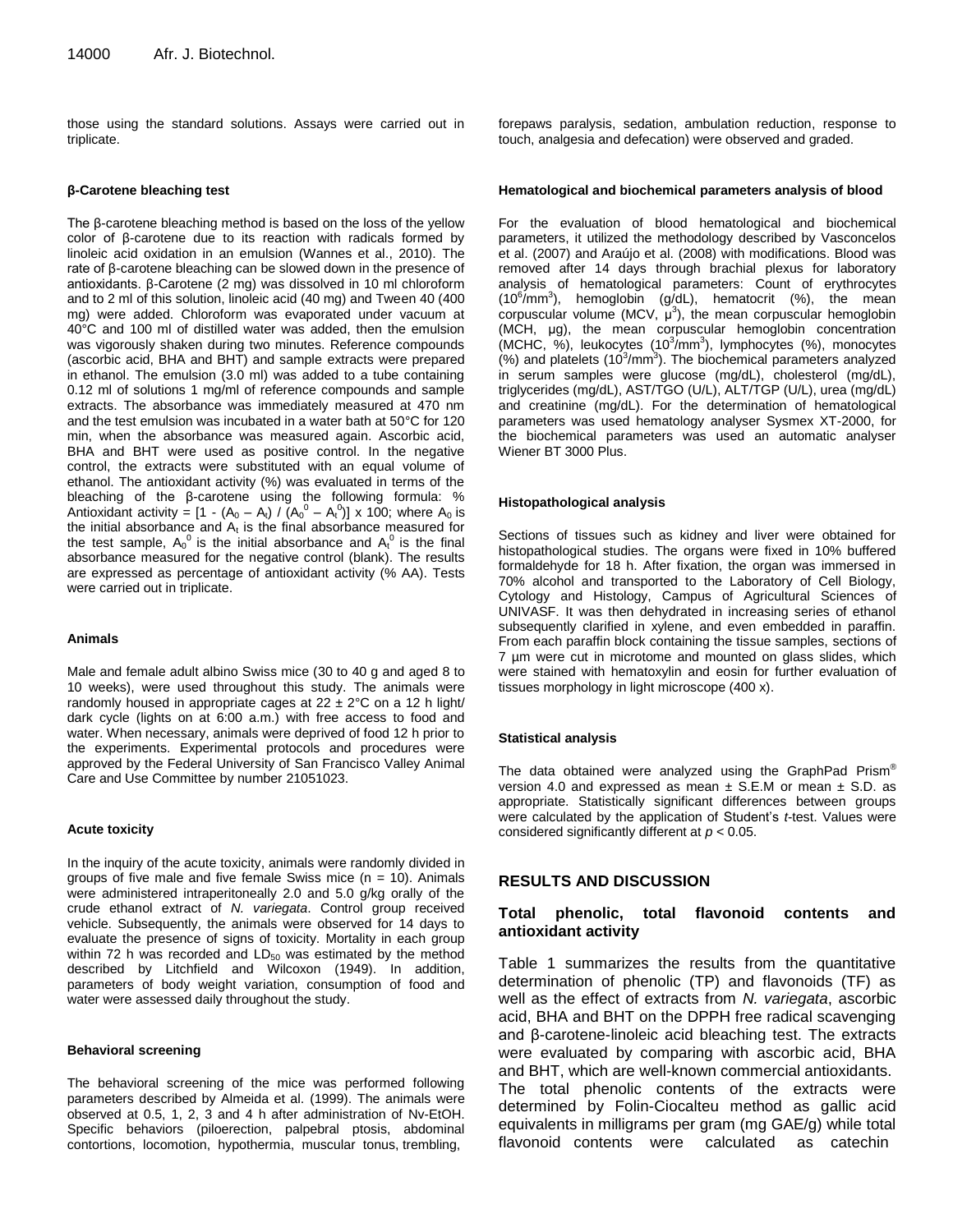| <b>Parameter</b>  | ТP                   | ΤF                | <b>DPPH</b>         | β-Carotene bleaching |
|-------------------|----------------------|-------------------|---------------------|----------------------|
|                   | $(mg \text{ GAE/g})$ | (mg CE/g)         | $(IC_{50}$ , µg/ml) | (% AA)               |
| EtOH              | $65.13 \pm 1.25$     | $7.82 \pm 10.28$  | $243.70 \pm 69.99$  | $41.87 \pm 3.20$     |
| Hexane            | $---$                | $---$             | $517.30 \pm 152.30$ | $56.15 \pm 2.73$     |
| CHCl <sub>3</sub> | $203.90 \pm 10.23$   | $32.52 \pm 4.19$  | $48.31 \pm 1.65$    | $29.84 \pm 13.49$    |
| AcOEt             | $543.50 \pm 9.38$    | $262.30 \pm 1.33$ | $5.08 \pm 0.20$     | $40.31 \pm 7.61$     |
| Ascorbic acid     | $---$                | $- - -$           | $4.72 \pm 2.67$     | $7.50 \pm 2.12$      |
| <b>BHA</b>        | $---$                | $---$             | $3.50 \pm 3.17$     | $80.93 \pm 3.45$     |
| <b>BHT</b>        | $---$                | $--$              | $17.87 \pm 2.98$    | $86.77 \pm 1.14$     |

**Table 1.** Total phenolics (TP), total flavonoids (TF) and antioxidant activity of extracts from *Neoglaziovia variegata*.

The IC<sub>50</sub> values were obtained by interpolation from linear regression analysis with 95% of confidence level. IC<sub>50</sub> is defined as the concentration sufficient to obtain 50% of a maximum effect estimate in 100%. Values are given as mean  $\pm$  SD (n=3).

equivalents in milligrams per gram (mg CE/g). Among the four extracts, ethyl acetate extract (AcOEt) was containing the highest (543.50  $\pm$  9.38) amount of phenolic compounds followed by CHCl<sub>3</sub> extract (203.90  $\pm$  10.23) and crude ethanol extract (65.13  $\pm$  1.25). Numerous publications applied the total phenols assay often found excellent linear correlations between the total phenolic profiles and the antioxidant activity (Huang et al., 2005). For the total flavonoid content, the highest value was observed in AcOEt extract (262.30  $\pm$  1.33) while the  $CHCl<sub>3</sub>$  and crude ethanol extract (EtOH) presented 32.52  $\pm$  4.19 and 7.82  $\pm$  10.28 mg CE/g, respectively.

In the present study, the antioxidant ability of the *N. variegata* extracts was investigated through some *in vitro* models such as radical scavenging activity using, DPPH method and β-carotene-linoleate model system. Antioxidant activity on method of DPPH was expressed as  $IC_{50}$  which is defined as the concentration sufficient to obtain 50% of a maximum effect estimate in 100%. Lower IC<sub>50</sub> value indicated higher antioxidant activity. In βcarotene-linoleate model system the antioxidant activity was expressed as percentage of antioxidant activity (%AA).

The DPPH reactivity is one popular method for screening of the free radical-scavenging ability of compounds that has been extensively used for screening antioxidants from plant extracts. DPPH is a stable free radical that reacts with compounds that can donate a hydrogen atom. This method is based on the scavenging of DPPH through the addition of a radical species or an antioxidant that decolorizes the DPPH solution. The degree of color change is proportional to the concentration and potency of the antioxidants (Krishnaiah et al., 2011). The data showed that the AcOEt and CHCl $_3$ extracts exhibited excellent free radical scavenging activity. The AcOEt extract showed better antioxidant activity than BHT using by DPPH method, with a value of  $IC_{50}$  of 5.08  $\pm$  0.20 µg/ml. BHA was the most effective antioxidant, with a value of  $IC_{50}$  of 3.50  $\pm$  3.17 µg/ml. It appears that *N. variegata* have compounds with a strong hydrogen-donating capacity and can efficiently scavenge

DPPH radicals.

The antioxidant activity of extracts was also evaluated by the β-carotene/linoleate bleaching method. This method is based on the loss of the yellow color of βcarotene due to its reaction with radicals formed by linoleic acid oxidation in an emulsion. β-Carotene in this model system undergoes rapid discoloration in the absence of an antioxidant. The rate of the β-carotene bleaching can be slowed down in the presence of antioxidants (Kulisic et al., 2004). This method is one of the antioxidant assays suitable for plant extracts. All extracts had lower antioxidant activity than BHT and BHA.

# **Acute toxicity**

*N. variegata* is a plant that does not have broad popular use. However, studies are needed to prove the safety of its use, as well as the analysis of acute toxicity is fundamentally important to identify the doses that could be used, and to reveal the possible clinical signs caused by the extract under investigation.

In the acute toxicity of Nv-EtOH, behavioral and physiological alterations were not observed neither animal's death in the doses of 2.0 g/kg intraperitoneally and 5.0 g/kg orally, respectively indicating low toxicity of the extract. In this experiment, it was observed that the Nv-EtOH has  $LD_{50} > 5000$  mg/kg. According to Kennedy et al. (1986), substances that present  $LD_{50}$  higher than 5.0 g/kg by oral route can be considered practically nontoxic.

There were significant changes ( $p < 0.001$ ) in body weight of mice from day 1 to day 14 in group treated with the extract at dose of 5 g/kg *v. o*. At the end of the experiment, the average of control group was of 40.44  $\pm$ 0.27 g, while the treated group was of  $34.59 \pm 0.22$  g. The variation of weight along of the experiment could be seen in Figure 1.

Generally, alterations in body weight gain of mice treated with substances reflect toxic effects, and have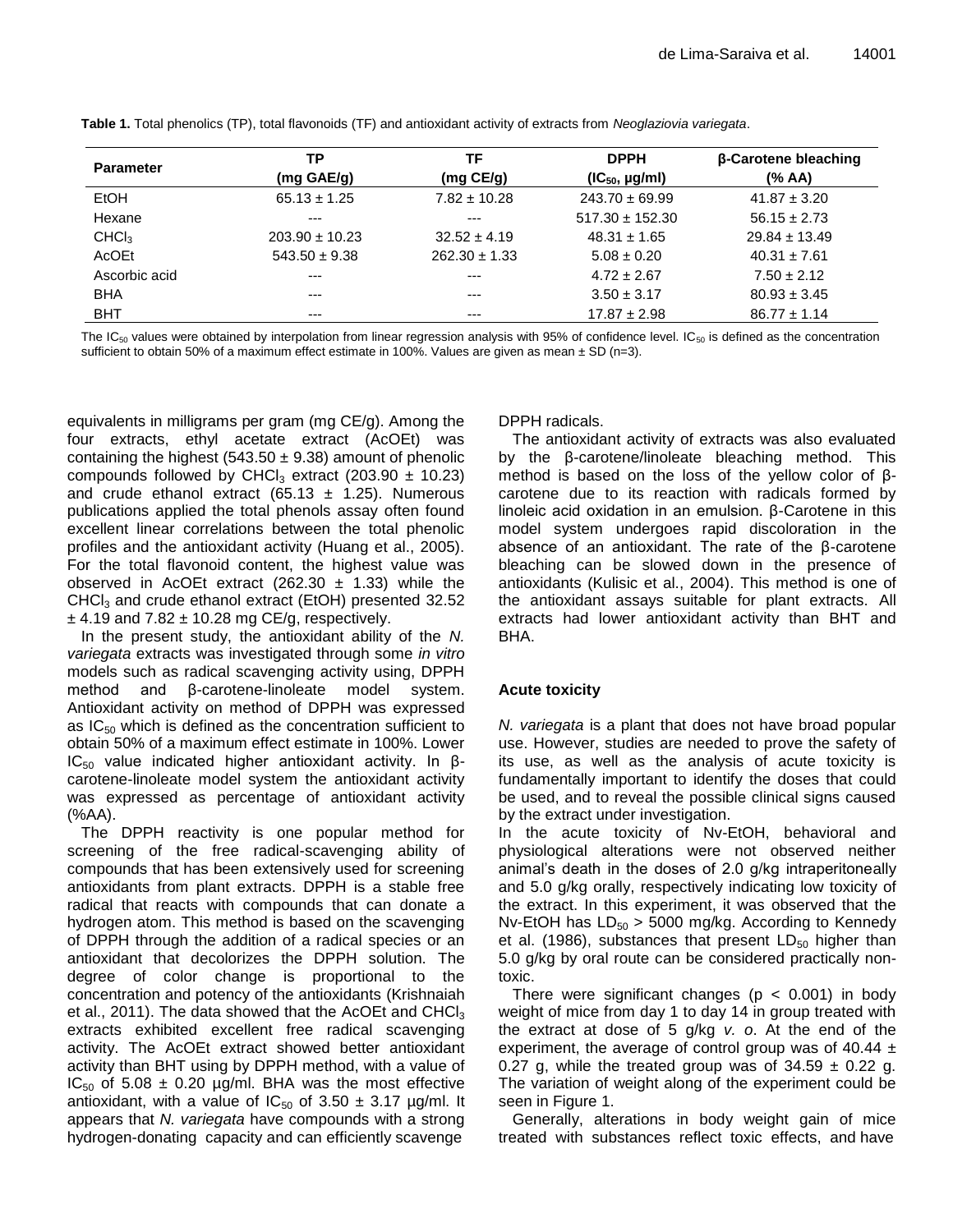

Figure 1. Body weight gain for animals treated with Nv-EtOH during 14 days (n= 10).



**Figure 2.** Consumption of food for animals treated with Nv-EtOH during 14 days (n= 10).

been used as an indicator of adverse effects of drugs and chemicals, especially if weight loss is greater than 10% of initial weight in the mice (Subramanion et al., 2011). Food and water consumption also showed significant alterations (Figures 2 and 3).

The amount of food consumed at the end of the experiment was of  $53.69 \pm 1.64$  g for the control group, while the treated group was of  $29.62 \pm 0.86$  g (p < 0.001). The amount of water consumed at the end of the experiment was of  $94.38 \pm 3.15$  ml for the control group, while the treated group was of  $65.77 \pm 3.41$  ml

 $(p < 0.001)$ . The analysis of food and water intake in animal experimentation is important to investigate the safety of substances studied for therapeutic purposes (Mukinda and Eagles, 2010).

## **Behavioral screening**

The behavioral screening of animals was measured at 0.5, 1, 2, 3 and 4 h after administration of Nv-EtOH 2.0 and 5.0 g/kg (body weight) intraperitoneally and orally,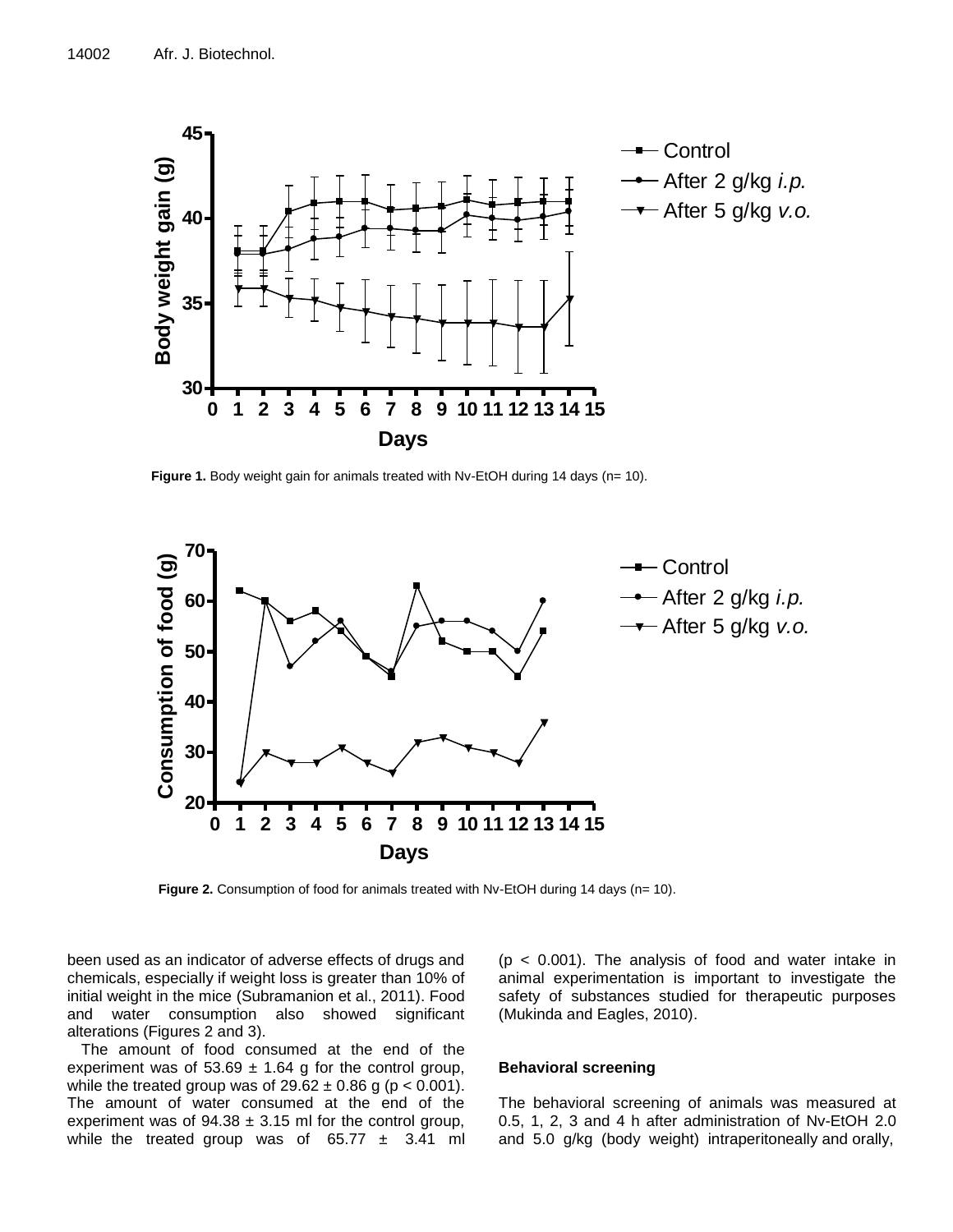

Figure 3. Consumption of liquid for animals treated with Nv-EtOH during 14 days (n= 10).

| Table 2. Hematological parameters of blood of Swiss mice treated with 2.0 g/kg intraperitoneally and 5.0 g/kg orally |  |
|----------------------------------------------------------------------------------------------------------------------|--|
| of crude ethanol extract of Neoglaziovia variegata after 14 days (acute toxicity).                                   |  |

| <b>Parameter</b>                                 | Group              |                    |                    |  |
|--------------------------------------------------|--------------------|--------------------|--------------------|--|
|                                                  | Control            | After 2 g/kg i.p.  | After 5 g/kg v. o. |  |
| Erythrocytes (10 <sup>6</sup> /mm <sup>3</sup> ) | $8.47 \pm 0.10$    | $8.50 \pm 0.08$    | $8.62 \pm 0.15$    |  |
| Hemoglobin (g/dL)                                | $12.90 \pm 0.20$   | $13.03 \pm 0.23$   | $13.13 \pm 0.12$   |  |
| Hematocrit (%)                                   | $34.40 \pm 0.66$   | $35.05 \pm 0.32$   | $34.70 \pm 0.18^*$ |  |
| MCV $(\mu^3)$                                    | $41.20 \pm 0.48$   | $42.35 \pm 0.46$   | $40.40 \pm 0.84$   |  |
| MCH (µg)                                         | $15.77 \pm 0.21$   | $15.70 \pm 0.19$   | $15.25 \pm 0.16$   |  |
| MCHC (%)                                         | $37.40 \pm 0.33$   | $37.37 \pm 0.61$   | $37.93 \pm 0.47$   |  |
| Leukocytes $(10^3/\text{mm}^3)$                  | $2.98 \pm 0.16$    | $2.98 \pm 0.21$    | $3.11 \pm 0.15$    |  |
| Lymphocites (%)                                  | $63.23 \pm 2.00$   | $69.73 \pm 0.58^*$ | $62.01 \pm 2.62$   |  |
| Monocytes (%)                                    | $1.45 \pm 0.41$    | $1.57 \pm 0.26$    | $2.25 \pm 0.25^*$  |  |
| Platelets $(10^3/\text{mm}^3)$                   | $471.50 \pm 48.66$ | $447.00 \pm 65.91$ | $341.50 \pm 59.31$ |  |

Values are mean ± S.E.M, n = 8. \*p < 0.05; Student's *t-*test at 5% probability.

changes in behavior. In addition, the animals did not show any sign of toxicity or change in behavioral or other physiological activities.

# **Hematological and biochemical parameters analysis of blood**

Analyzing the results of hematological parameters (Table 2), it is possible to observe that after administration of doses of 2.0 g/kg *i. p.* and 5.0 g/kg *v. o.*, there was no significant variation in these parameters (red blood cells, hemoglobin, MCV, MCH, MCHC, leukocytes and platelets); only a few changes were found statistically significant ( $p < 0.05$ ) in hematological parameters such as increase of percentage of hematocrit, lymphocytes

and monocytes. However, the clinical significance of this increase is being investigated. This analysis is very important because the hematopoietic system is highly sensitive to toxic substances in the blood, serving thus as an important parameter to analyze the physiological and pathological status in animals (Adeneye et al., 2006).

Regarding the biochemical parameters, the results show that the glucose, cholesterol, triglycerides, aspartate amino transferase (AST/TGO), creatinine and urea have not statistical significance compared to the control group (Table 3). The levels of alanine amino transferase (ALT/TGP) after the dose of 2.0 g/kg *i. p.* were significantly lower than the control group ( $p < 0.05$ ). The animals treated with a dose of 5 g/kg *v. o.* showed increased levels of AST and creatinine, although this was not statistically significant. AST and creatinine are good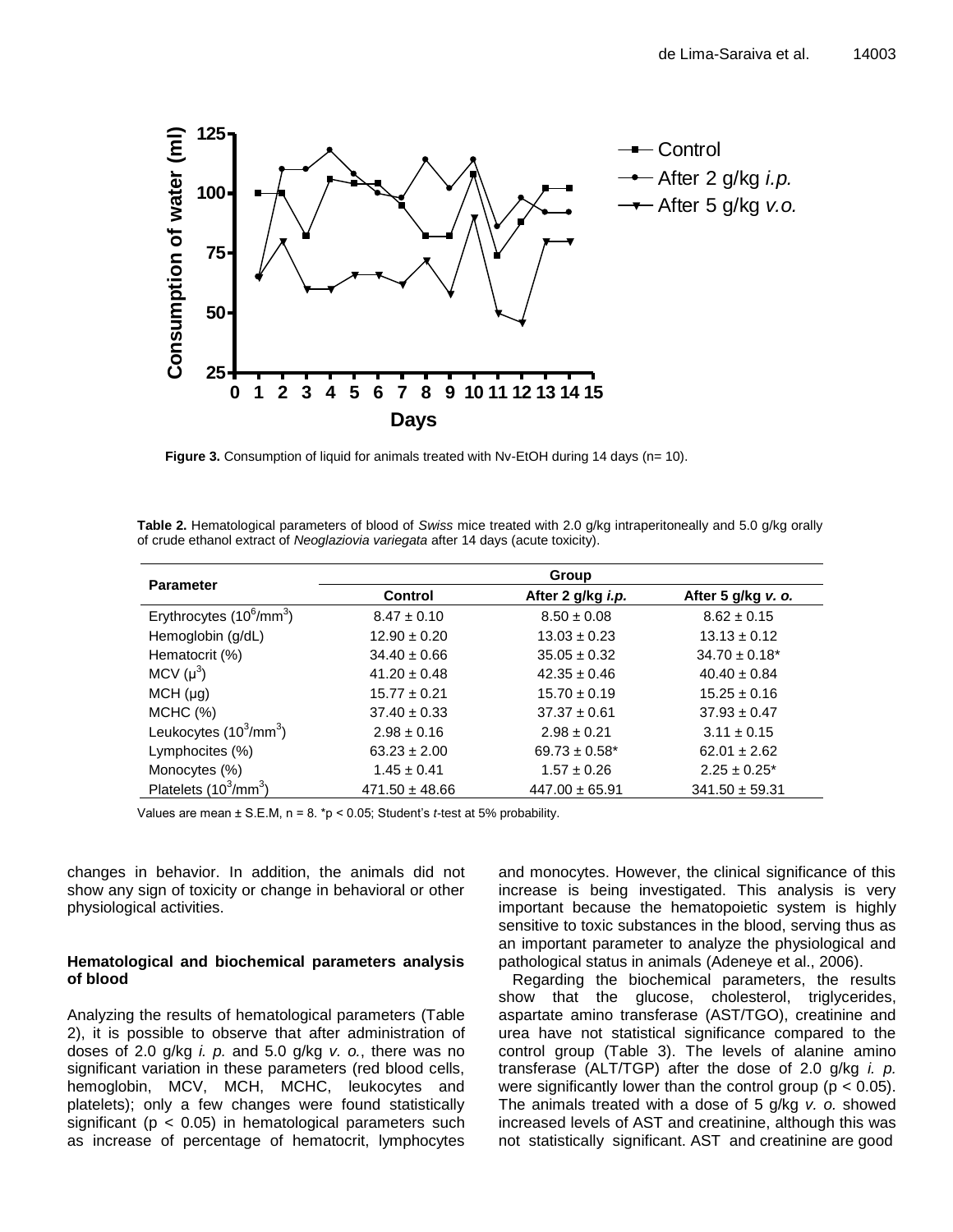|                       | Group              |                    |                    |  |
|-----------------------|--------------------|--------------------|--------------------|--|
| <b>Parameter</b>      | Control            | After 2 g/kg i. p. | After 5 g/kg v. o. |  |
| Glucose (mg/dL)       | $131.00 \pm 10.08$ | $132.00 \pm 8.94$  | $141.00 \pm 16.67$ |  |
| Cholesterol (mg/dL)   | $118.20 \pm 8.20$  | $107.70 \pm 6.32$  | $121.80 \pm 5.74$  |  |
| Triglycerides (mg/dL) | $142.80 \pm 23.64$ | $135.70 \pm 19.08$ | $148.80 \pm 8.98$  |  |
| AST/GOT (U/L)         | $170.00 \pm 11.07$ | $197.30 \pm 18.25$ | $236.70 \pm 28.26$ |  |
| ALT/GPT (U/L)         | $84.93 \pm 5.82$   | $65.72 \pm 5.22^*$ | $86.40 \pm 12.00$  |  |
| Urea (mg/dL)          | $73.50 \pm 6.81$   | $63.83 \pm 3.16$   | $69.75 \pm 7.47$   |  |
| Creatinine (mg/dL)    | $0.73 \pm 0.09$    | $0.62 \pm 0.05$    | $0.85 \pm 0.02$    |  |

**Table 3.** Biochemical parameters obtained from the serum of *Swiss* mice treated with 2.0 g/kg intraperitoneally and 5.0 g/kg orally of crude ethanol extract of *Neoglaziovia variegata* after 14 days (acute toxicity).

Values are mean ± S.E.M, n = 8. \*p < 0.05; Student's *t-*test at 5 % probability.



**Figure 4.** Photomicrographs of kidney histopathology from representative animals. (A) Control group, (B) Nv-EtOH (2 g/kg *i. p.*) and (C) Nv-EtOH (5 g/kg *v.o.*) (hematoxylin-eosin stain).

indicators of liver and kidney functions, respectively. Alterations in their levels suggest alterations in these organs. Transaminases (AST and ALT) are liver enzymes located within the hepatocytes and are used as biochemical markers to potentially toxic substances, since their biochemical values are high when an injury occurs in the liver parenchymal (Rahman et al., 2001).

# **Histopathological analysis**

Macroscopic examination of the organs of the animals treated with extract showed no changes in color compared to the control. After the morphological analysis, the kidney tissue showed perivascular infiltrates and parenchymal cells of varying intensity, with expansive characteristics well defined, discrete lesions restricted, but multifocal lesions in large and extensive areas, and the presence of edema, areas of necrosis and the appearance of a mass of disorganized cell growth and intense (Figure 4).

In the liver, it was evident cellular infiltrates were evident, with the same characteristics, injuries ranging from mild to more extensive perivascular and parenchymal liver. In some animals the lesions are quite clear and expansive nature (Figure 5). These microscopic

changes were present in both groups treated with doses of 2 g/kg *i. p*. and 5 g/kg *v. o*. The data obtained showed that the doses did not induce death of animals, but may lead to morphological alterations in the liver and kidney.

Toxic effects of substances can reach all systems and organs, however, the liver and kidneys are the organs most commonly affected because the kidneys are the organs responsible for excretion of metabolic wastes and control of homeostasis. Moreover, the liver is the main organ for drug metabolism and detoxification.

# **Conclusions**

The present study was designed to further investigate the antioxidant activity and toxicity of ethanolic extract of *N. variegata* by using acute toxicity analysis. To our knowledge, this species is being investigated for the first time.

*N. variegata* could be a good source of antioxidant phenolics. It was demonstrated that the extracts contains high content of phenolic compounds and flavonoids. The antioxidant activity presented by the extracts is related to the presence of these compounds.

Based on the results presented, we conclude that the Nv-EtOH may be considered of low toxicity, since the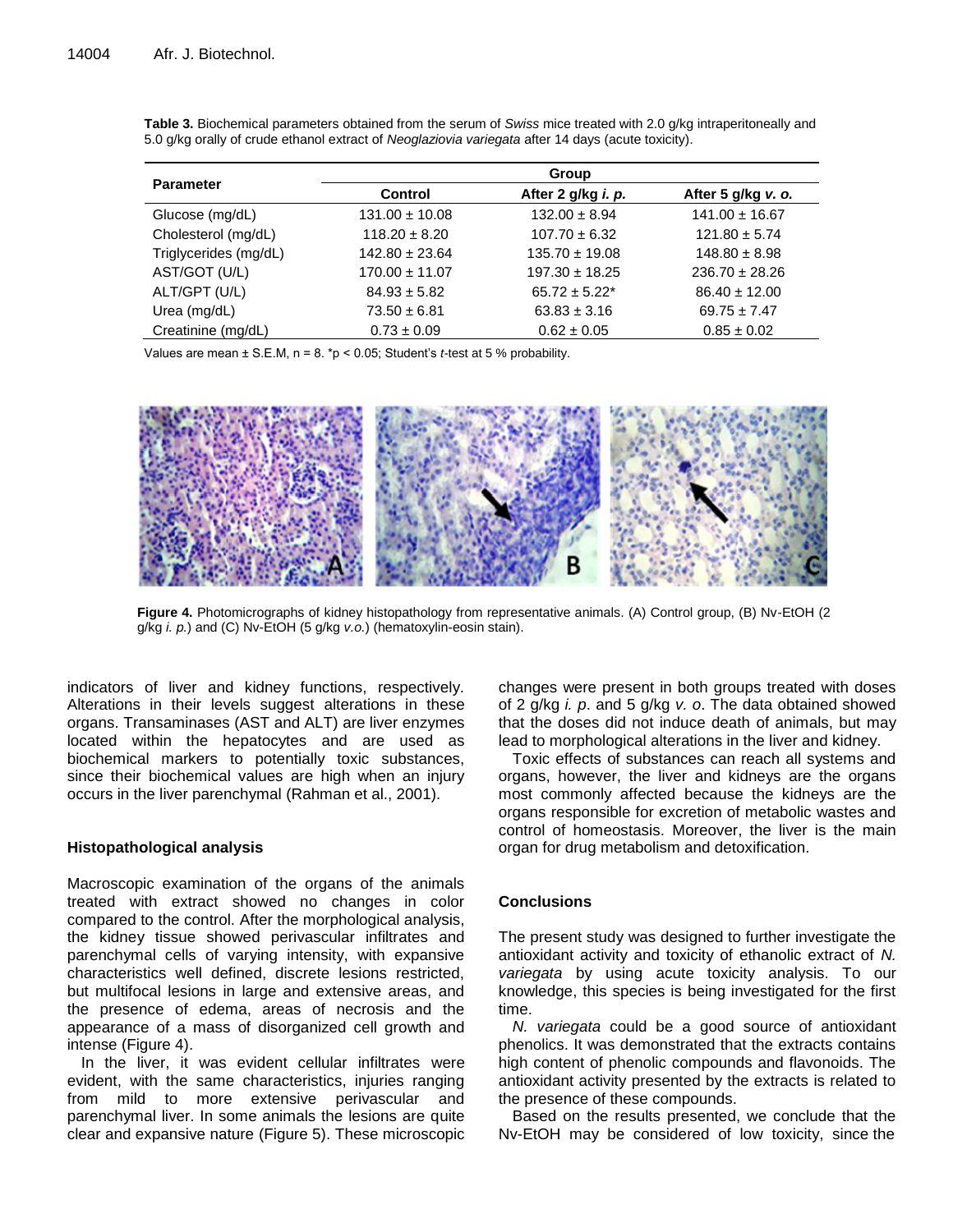

**Figure 5.** Photomicrographs of liver histopathology from representative animals. (A) Control group, (B) Nv-EtOH (2 g/kg *i.p.*) and (C) Nv-EtOH (5 g/kg *v. o.*) (hematoxylin-eosin stain).

acute administration intraperitoneally and orally produced no deaths or signs of toxicity in animals. The extract not induced significant alterations in almost all biochemical and hematological parameters observed. The levels of AST and creatinine were altered, indicating that there may be potential liver and kidney damage. This hypothesis was confirmed by histopathological analysis of organs. However, further long-term toxicological studies (chronic toxicity) are needed in order to establish it as medicine.

## **ACKNOWLEDGEMENTS**

This work was supported by grants from Brazilian agencies CNPq (Process 476770/2010-6) and FACEPE (Process APQ-0542-4.03/10). The authors wish to express their thanks to Prof. Dr. José Alves de Siqueira Filho and André Paviotti Fontana of Centro de Referência para Recuperação de Áreas Degradadas (CRAD) for collection and botanical identification of the plant material.

#### **REFERENCES**

- Adeneye AA, Ajagbonna OP, Adeleke TI, Bello SO (2006). Preliminary toxicity and phytochemical studies of the stem bark aqueous extract of *Musanga cecropioides* in rats. J. Ethnopharmacol. 105:374-379.
- Almeida JRGS, Oliveira MR, Guimarães AL, Oliveira AP, Ribeiro LAA, Lúcio ASSC, Quintans-Júnior LJ (2011). Phenolic quantification and antioxidant activity of *Anaxagorea dolichocarpa* and *Duguetia chrysocarpa* (Annonaceae). Int. J. Pharm. Bio. Sci. 2:367-374.
- Almeida RN, Falcão ACGM, Diniz RST, Quintans-Júnior LJ, Polari RN, Barbosa-Filho JM, Agra MF, Duarte JC, Ferreira CD, Antoniolli AR, Araújo CC (1999). Metodologia para avaliação de plantas com atividade no sistema nervoso central e alguns dados experimentais. Rev. Bras. Farm. 80:72-76.
- Amendoeira FC, Frutuoso VS, Chedier LM, Pearman AT, Figueiredo MR, Kaplan MAC, Prescott SM, Bozza PT, Castro-Faria-Neto HC (2005). Antinociceptive effect of *Nidularium procerum*: a Bromeliaceae from the Brazilian coastal rain forest. Phytomedicine 12:78-87.
- Araújo AAS, Bonjardim LR, Mota EM, Albuquerque-Júnior RLC, Estevam CS, Cordeiro L, Seixas SRS, Batista JS, Quintans-Júnior

LJ (2008). Antinociceptive activity and toxicological study of aqueous extract of *Egletes viscosa* Less (Asteraceae). Braz. J. Pharm. Sci. 44:707-715.

- Carvalho KIM, Fernandes HB, Machado FDF, Oliveira IS, Oliveira FA, Nunes PHM, Lima JT, Almeida JRGS, Oliveira RCM (2010). Antiulcer activity of ethanolic extract of *Encholirium spectabile* Mart. ex Schult and Schult f. (Bromeliaceae) in rodents. Biol. Res. 43:459-65.
- Daud A, Reynoso M, Habib N, Riera AS (2010). Antioxidant activity and acute oral toxicity of *Phrygilanthus acutifolius* flowers. Lat. Am. J. Pharm. 29:783-788.
- Delaporte RH, Sarragiotto MH, Takemura OS, Sanchez GM, Filho BPD, Nakamura CV (2004). Evaluation of the antioedematogenic, free radical scavenging and antimicrobial activities of aerial parts of *Tillandsia streptocarpa* Baker–Bromeliaceae. J. Ethnopharmacol. 95:229-233.
- Falcão DQ, Costa ER, Alviano DS, Alviano CS, Kuster RM, Menezes FS (2006). Atividade antioxidante e antimicrobiana de *Calceolaria chelidonioides* Humb. Bonpl. & Kunth. Braz. J. Pharmacogn. 16:73- 76.
- Huang D, Ou B, Prior RL (2005). The chemistry behind antioxidant capacity assays. J. Agric. Food Chem. 53:1841-1856.
- Jang IC, Jo EK, Bae MS, Lee HJ, Jeon GI, Park E, Yuk HG, Ahn GH, Lee SC (2010). Antioxidant and antigenotoxic activities of different parts of persimmon (*Diospyros kaki* cv. fuyu) fruit. J. Med. Plant Res. 4:155-160.
- Kennedy GL, Ferenz RL, Burgess BA (1986). Estimation of acute oral toxicity in rats by determination of the approximate lethal dose rather than the  $LD_{50}$ . J. Appl. Toxicol. 6:145-148.
- Krishnaiah D, Sarbatly R, Nithyanandam R (2011). A review of the antioxidant potential of medicinal plant species. Food Bioprod. Proc. 89:217-233.
- Kulisic T, Radonic A, Katalinic V, Milos M (2004). Use of different methods for testing antioxidative activity of oregano essential oil. Food Chem. 85:633-640.
- Litchfield JT, Wilcoxon F (1949). A simplified method of evaluating dose-effect experiments. J. Pharmacol. Exp. Ther. 96:99-113.
- Manetti LM, Turra AF, Takemura OS, Svidzinski TIE, Laverde-Junior A (2010). Evaluation of antimicrobial, cytotoxic, molluscicidal and antioxidant activities of *Bromelia antiacantha* Bertol. (Bromeliaceae). Rev. Bras. Pl. Med. 12:406-413.
- Manetti LM, Delaporte RH, Laverde-Junior A (2009). Secondary metabolites from Bromeliaceae family. Quim. Nova 7:1885-1897.
- Mensor LL, Menezes FS, Leitão GG, Reis AS, Santos TC, Coube CS, Leitão SG (2001). Screening of Brazilian plant extracts for antioxidant activity by the use of DPPH free radical method. Phytother. Res. 15:127-130.
- Mukinda JT, Eagles PFK (2010). Acute and sub-chronic oral toxicity profiles of the aqueous extract of *Polygala fruticosa* in female mice and rats. J. Ethnopharmacol. 128:236-240.
- Pereira FRL, Quirino ZGM (2008). Fenologia e biologia floral de *Neoglaziovia variegata* (Bromeliaceae) na Caatinga paraibana.